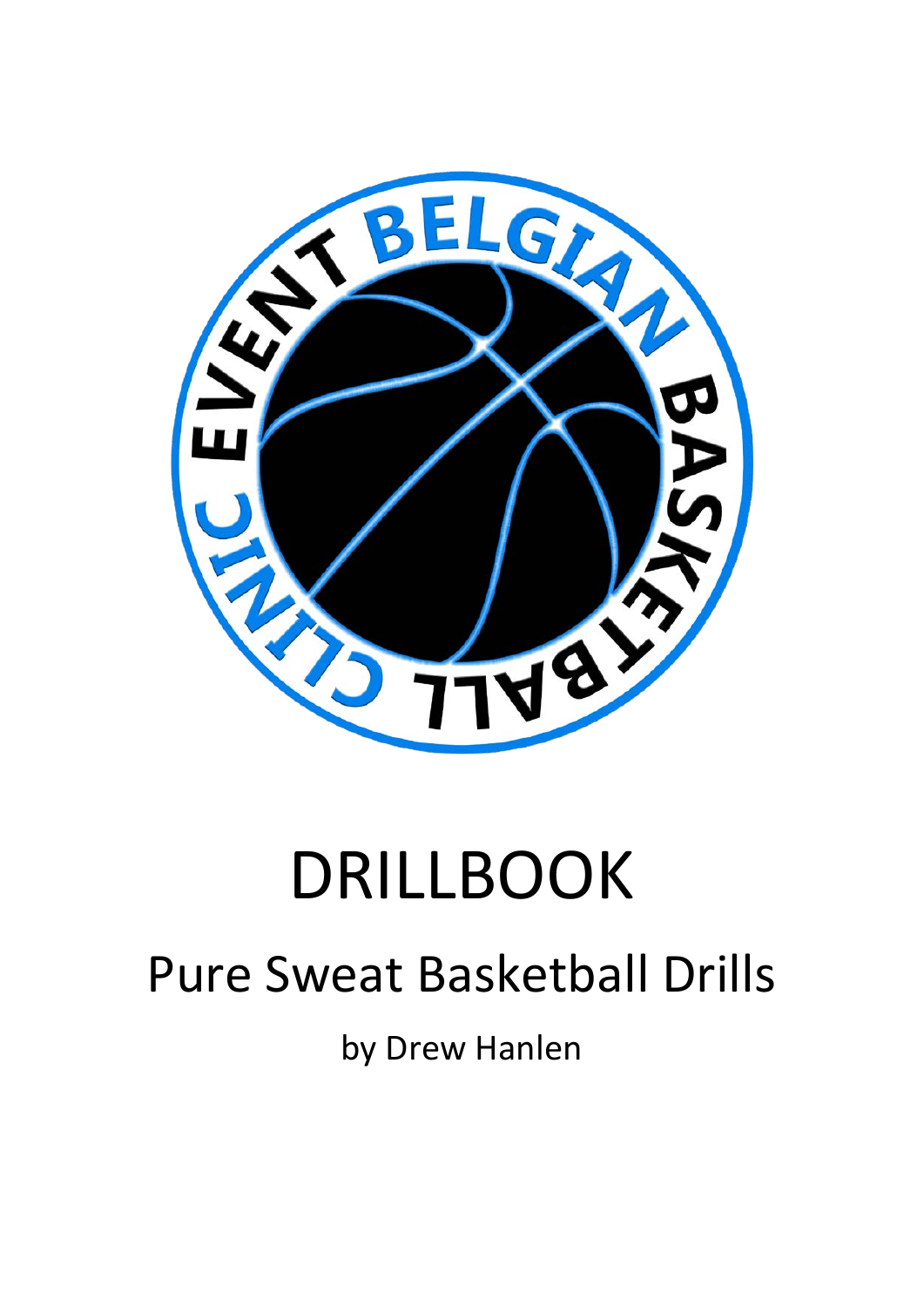#### Table of Contents

| 1. | <b>Drew Hanlen Drills</b> |                                  | $\overline{2}$  |
|----|---------------------------|----------------------------------|-----------------|
|    | 1.1                       | 1 vs 2 Post Double Pass Out      | 2               |
|    | 1.2                       | 11 Man Drill: Continuous 3v2     | $\overline{4}$  |
|    | 1.3                       | 1v2 Rebounding                   | 5               |
|    | 1.4                       | 2v2 Deny and Grind               | 6               |
|    | 1.5                       | 2v2 Full Court Get Back          | 8               |
|    | 1.6                       | <b>Combination Screen Drill</b>  | 10              |
|    | 1.7                       | Game-Like Three-Man Weave        | 12 <sup>2</sup> |
|    | 1.8                       | <b>Get Open Drill</b>            | 14              |
|    | 1.9                       | No Paint Drill                   | 16              |
|    | 1.10                      | <b>Webster Groves Paint Game</b> | 17              |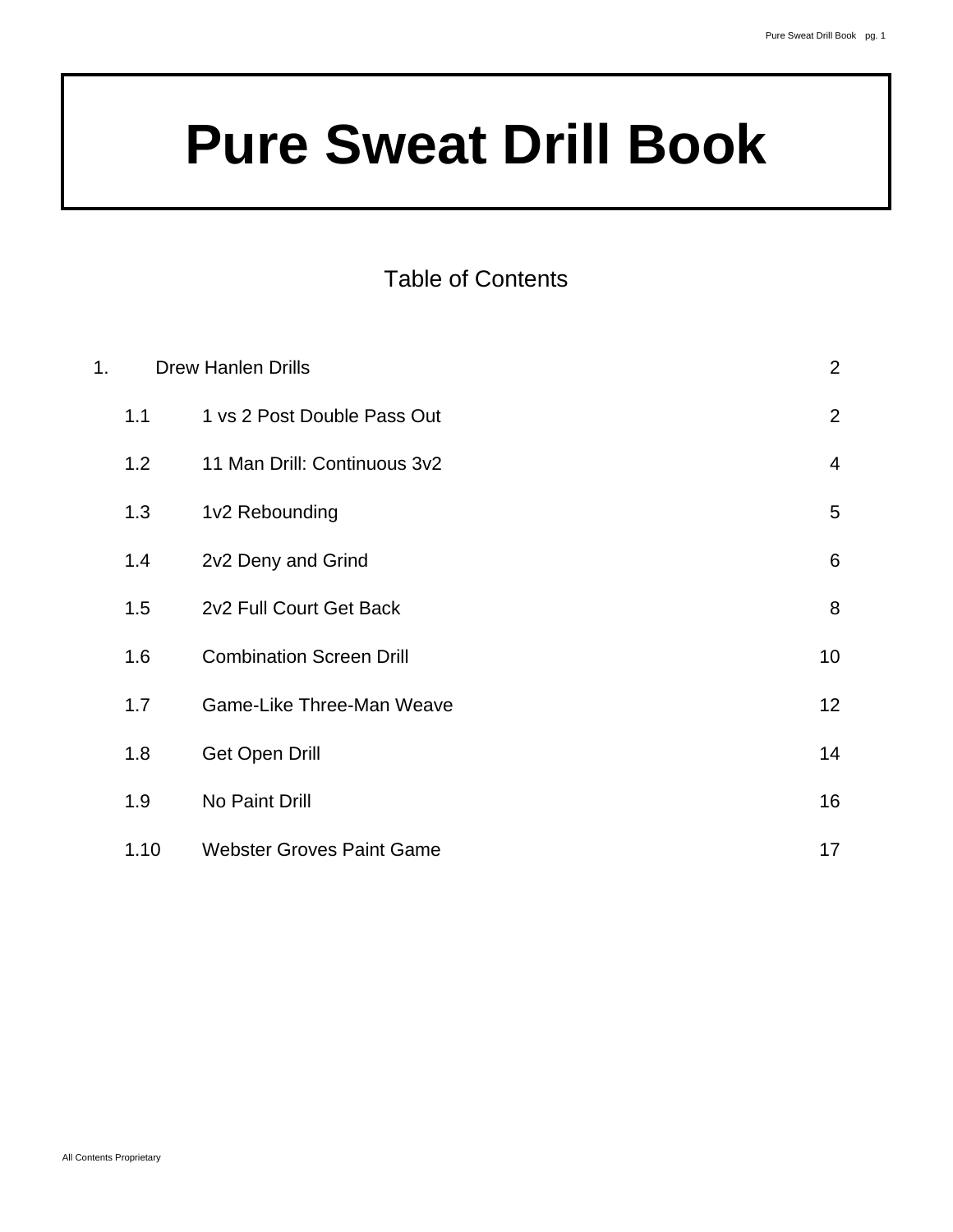### Pure Sweat Drill Book **1 vs 2 Post Double Pass Out**



Coach will make a post entry to the offensive player. As soon as the coach makes the post entry, the defender that is guarding the coach will sprint and touch the elbow, then sprint to double the offensive player. On the catch, the offensive post player can attack right away before the double comes. If the offensive player is unable to score quickly before the double comes, they must retreat dribble out of the double team and complete a skip pass to the coach located on the weak-side wing.



After skipping the ball, the doubling defender will step off, while the offensive post will fight across the lane to re-establish position on the opposite block. The coach with the ball will pass the ball to the offensive player whenever they call for it. On the catch, players will play live 1v1.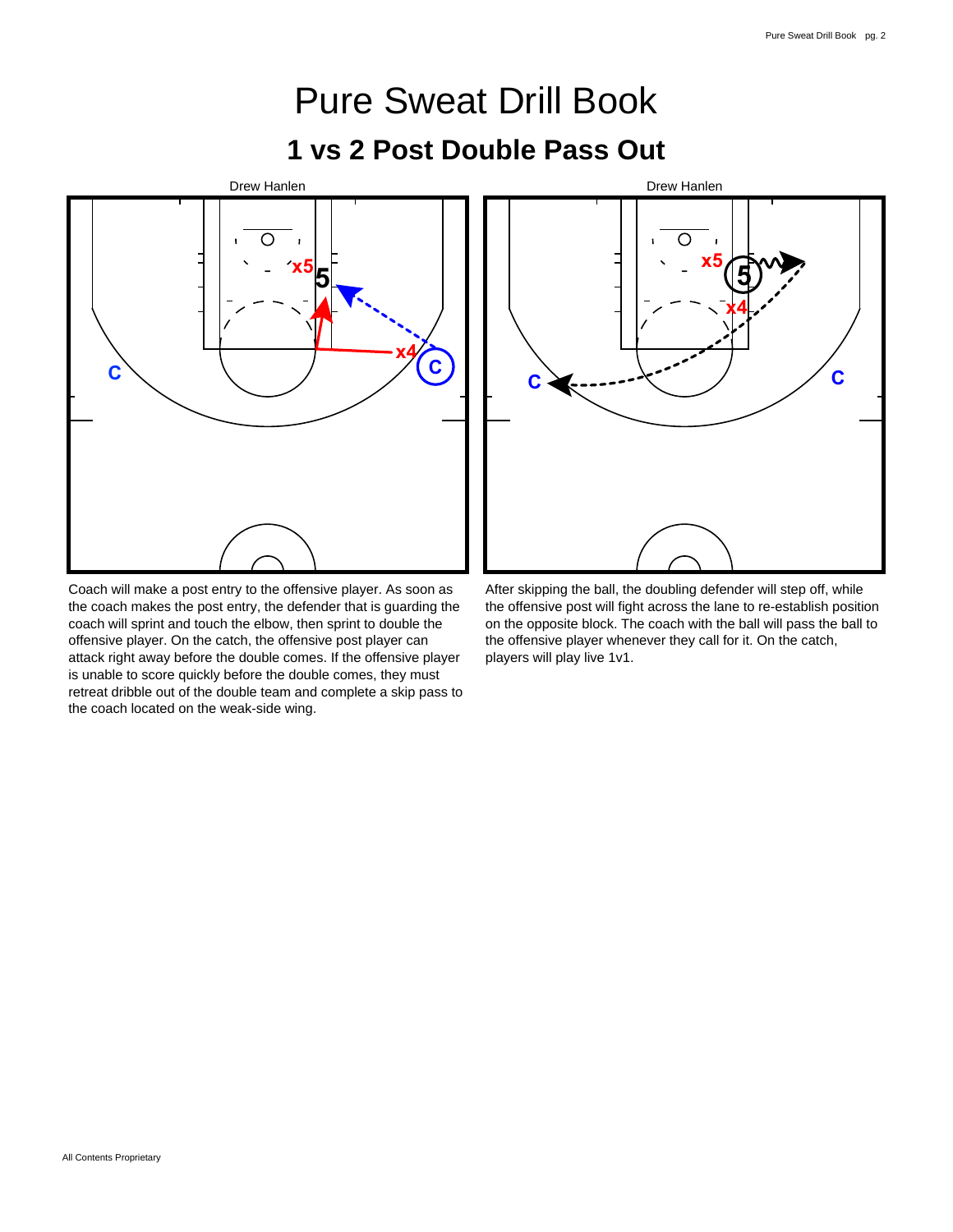



If the offensive player scores, they will stay on offense and the doubling defender will become the defender, while the defender that just got scored on will become the doubling defender. If the defender gets a stop, they will move to offense and the offensive player will become the doubling defender, while the doubling defender will become the defender.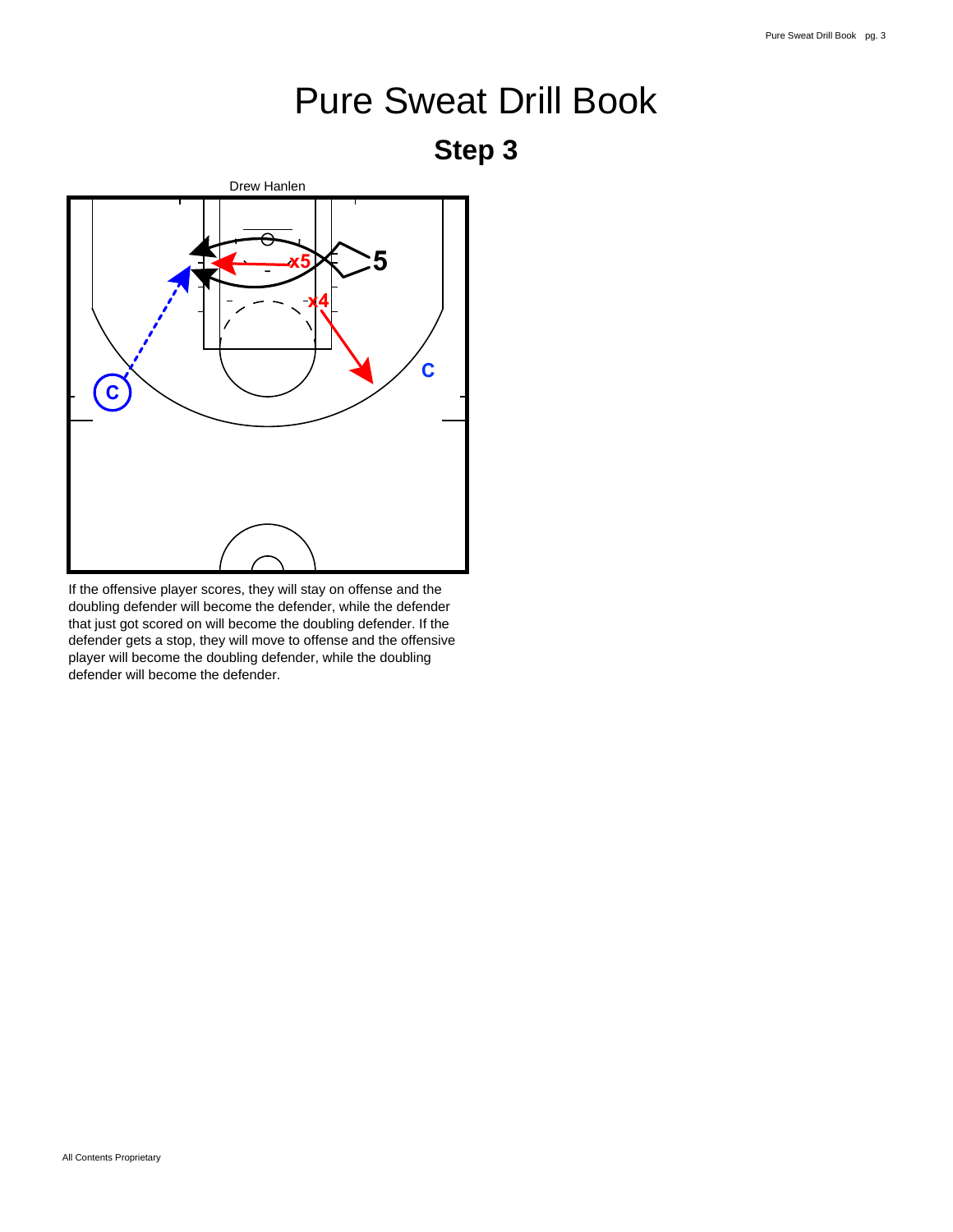

Conitnuous 3v2. Whoever gets the rebound will outlet to either sideline, then sprint the wing for a 3v2 break.

Both offensive and defensive players can get the rebound. Two of the players that don't get rebound stay as defenders and the other two join the outlet lines.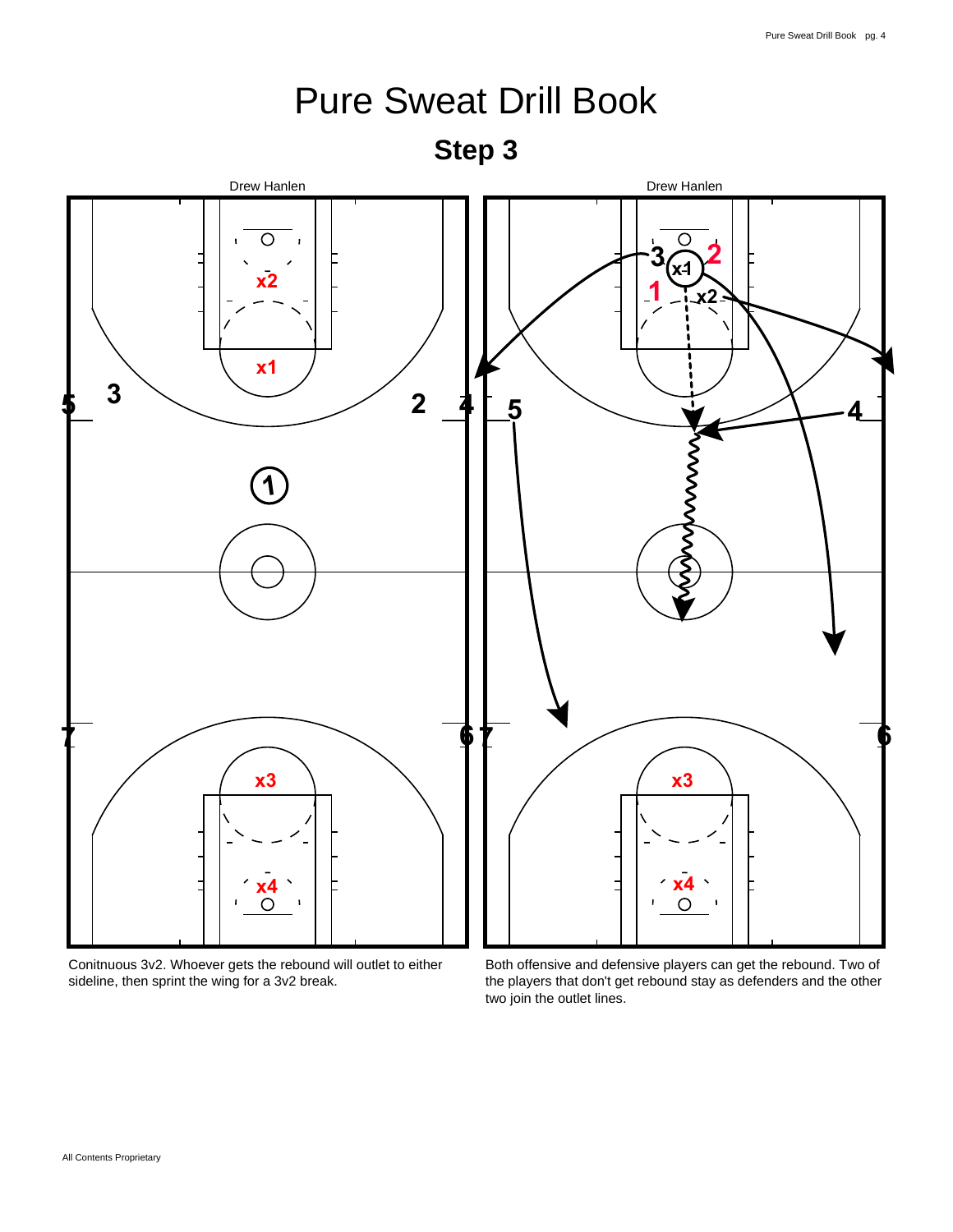#### **1v2 Rebounding**



<sup>1</sup>v2 Rebounding

\* Coach has the ball on the wing. The offensive player will start on the free throw line, while a defender will be located on each block. \* Coach will shoot the ball. On the flight of the shot, both defenders will sprint to box out the offensive player, while the offensive player will try to get around the block outs and pursue the offensive rebound.

\* Defenders do not pursue the rebound. Instead, they continue to box out and try to keep the offensive player from touching the rebound before the ball bounces twice. If the rebound bounces twice before the offensive player touches the ball, the defensive team gets one point. If the offensive player touches the ball in the air, the offensive team gets two points. If the offensive player touches the ball after one bounce, the offensive team gets one point. If the offensive player rebounds the ball in the air and finishes a put-back, the offensive team gets three points. \* Both teams play offense for threeminutes then defense for threeminutes. Team with most points at the end of six minutes wins.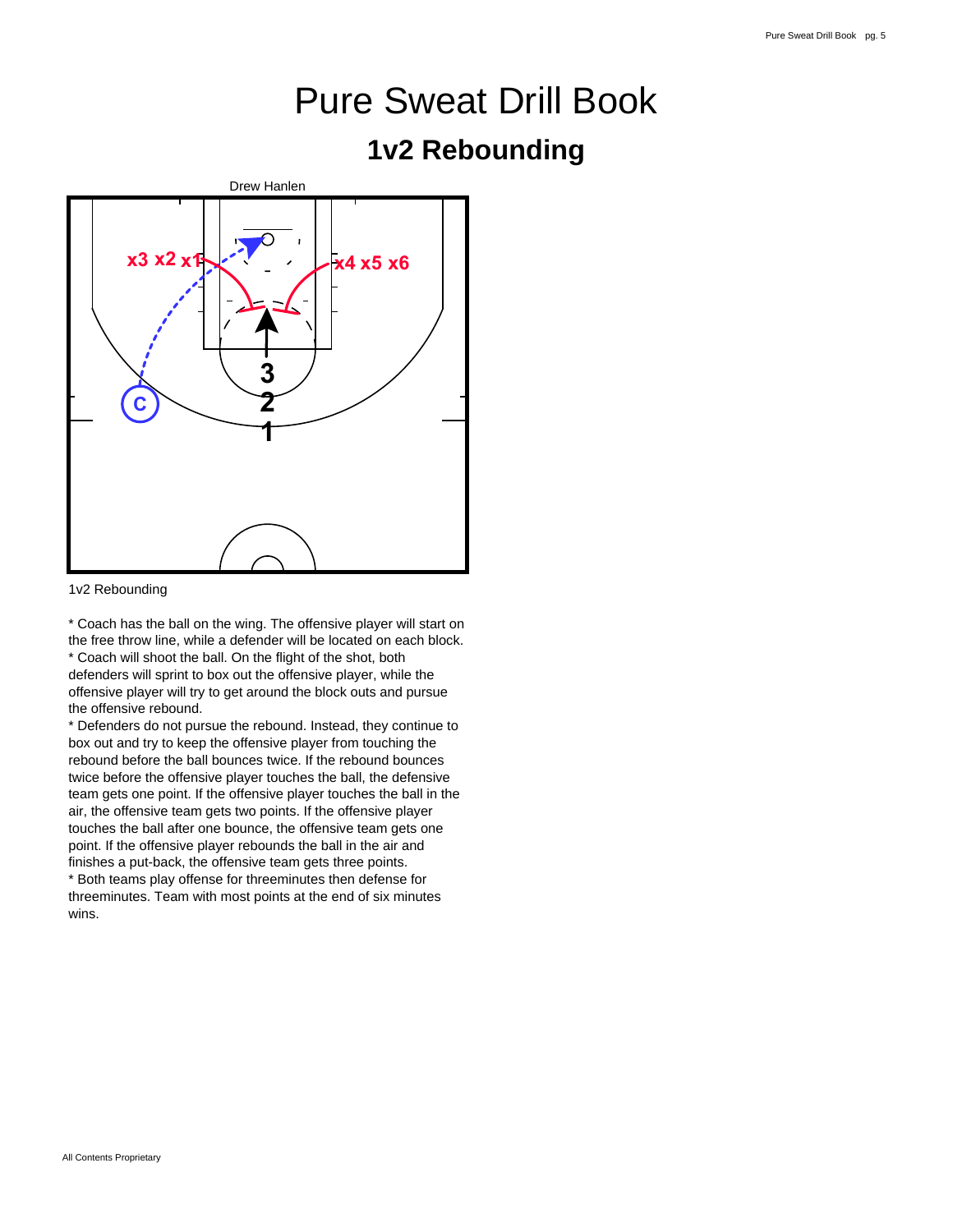

Team 2 takes the ball out, regardless if they get a stop or get scored on and inbounds the ball to Team 3, who will be face-guarded by Team 1. Team 3 must catch the ball in front of Team 1. No over-top passes. If Team 1 gets a steal on an inbounds pass or a 5 second call, they are awarded 5 points. If they get a 5 second call, they get the ball and get to transition against Team 3, who loses their offensive possession. If they get a steal, they can try to covert against Team 3. If they score, Team 2 takes out the ball and again tries to inbound the ball to Team 3. If they get stopped, Team 3 just takes off and plays full-court 2v2 against Team 1.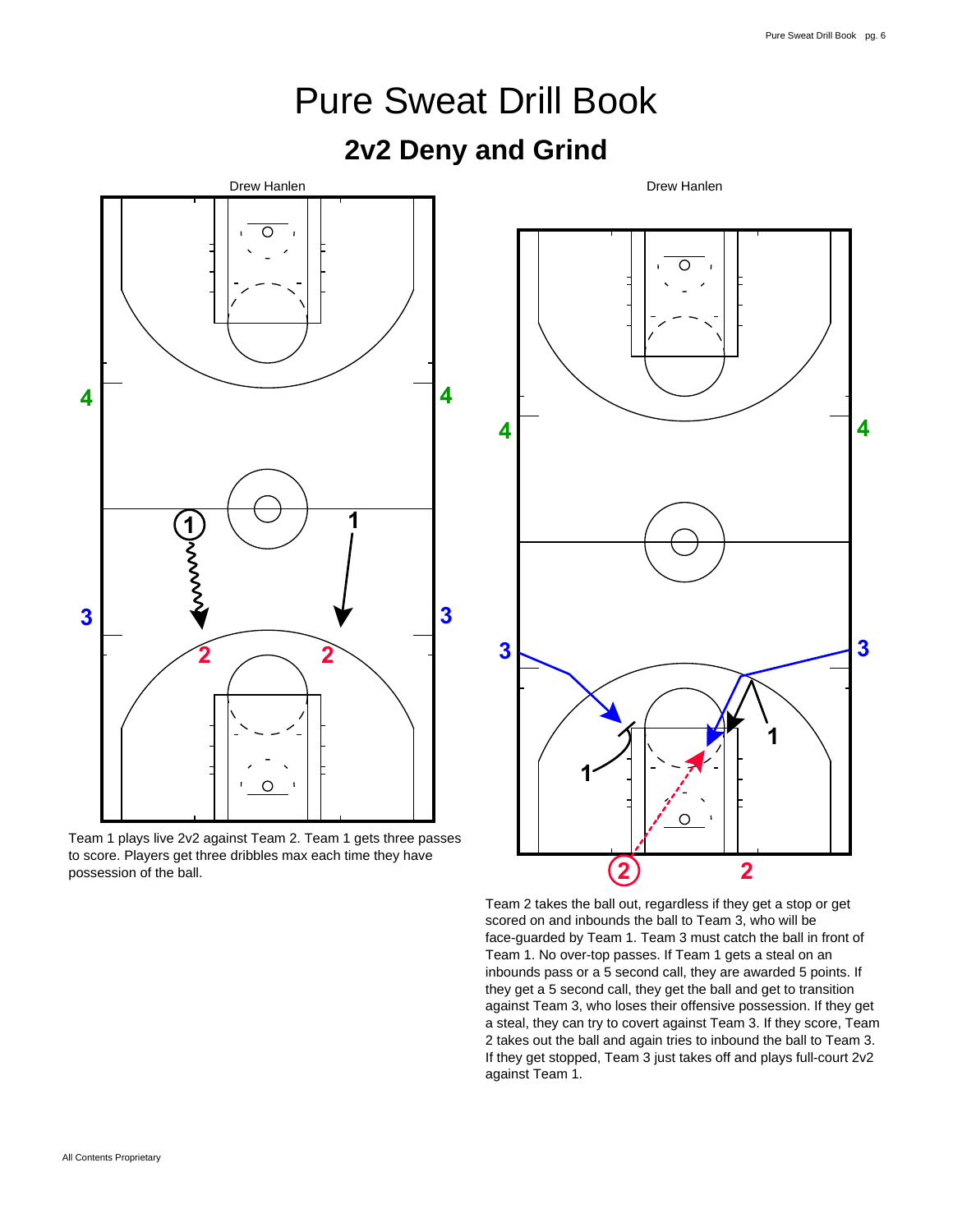#### **2v2 Deny and Grind**

Drew Hanlen



As soon as Team 3 successfully receives the inbounds pass (or stops Team 1 if they stole the inbounds pass and played live), they play full-court 2v2 against Team 1. No over-top passes until the handler gets passed half-court. After Team 2 scores or gets stopped, Team 1 will inbounds the ball to Team 4, while Team 2 denies. Drill continues. Continuous 2v2 full-court with inbounds denial.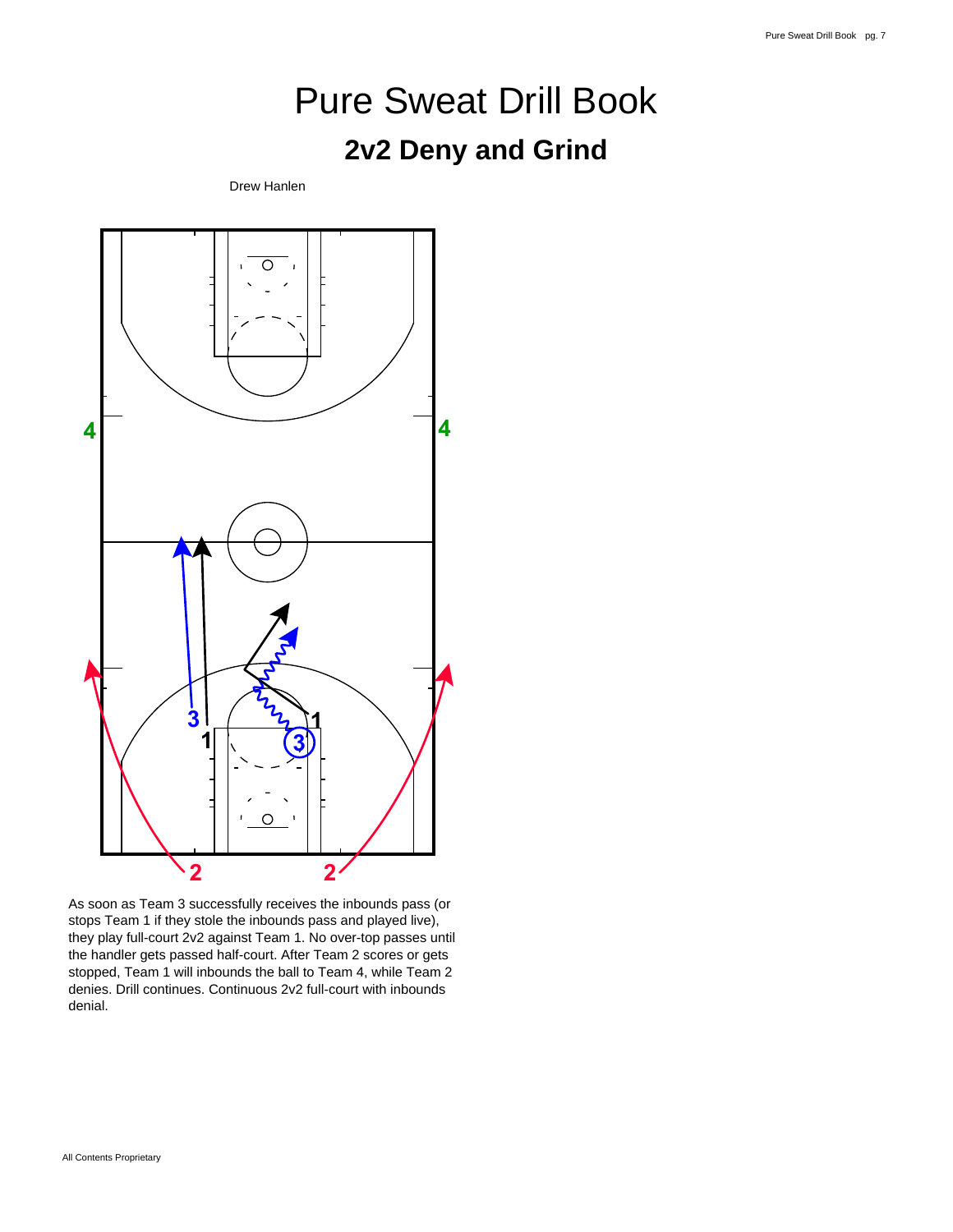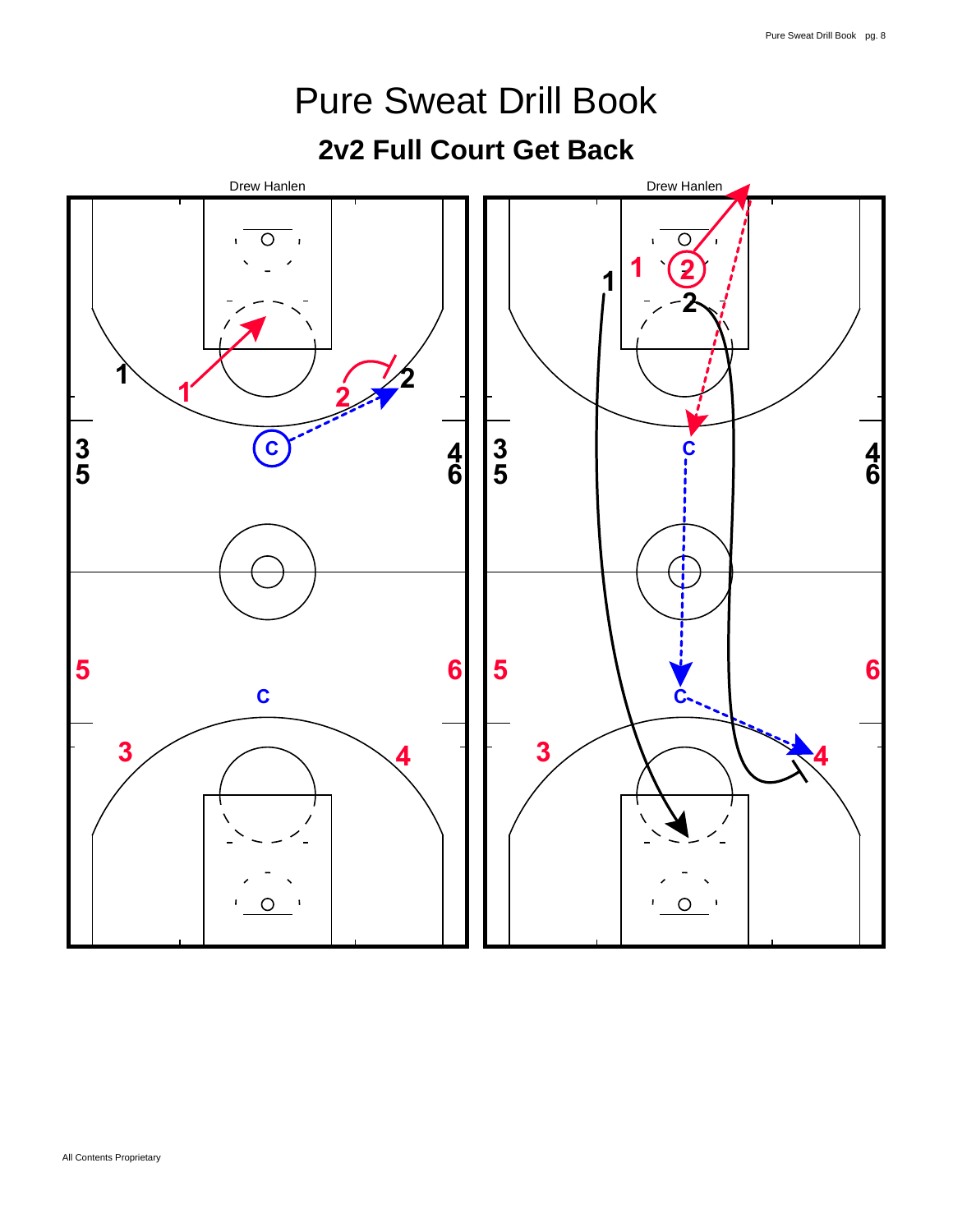#### **2v2 Full Court Get Back**

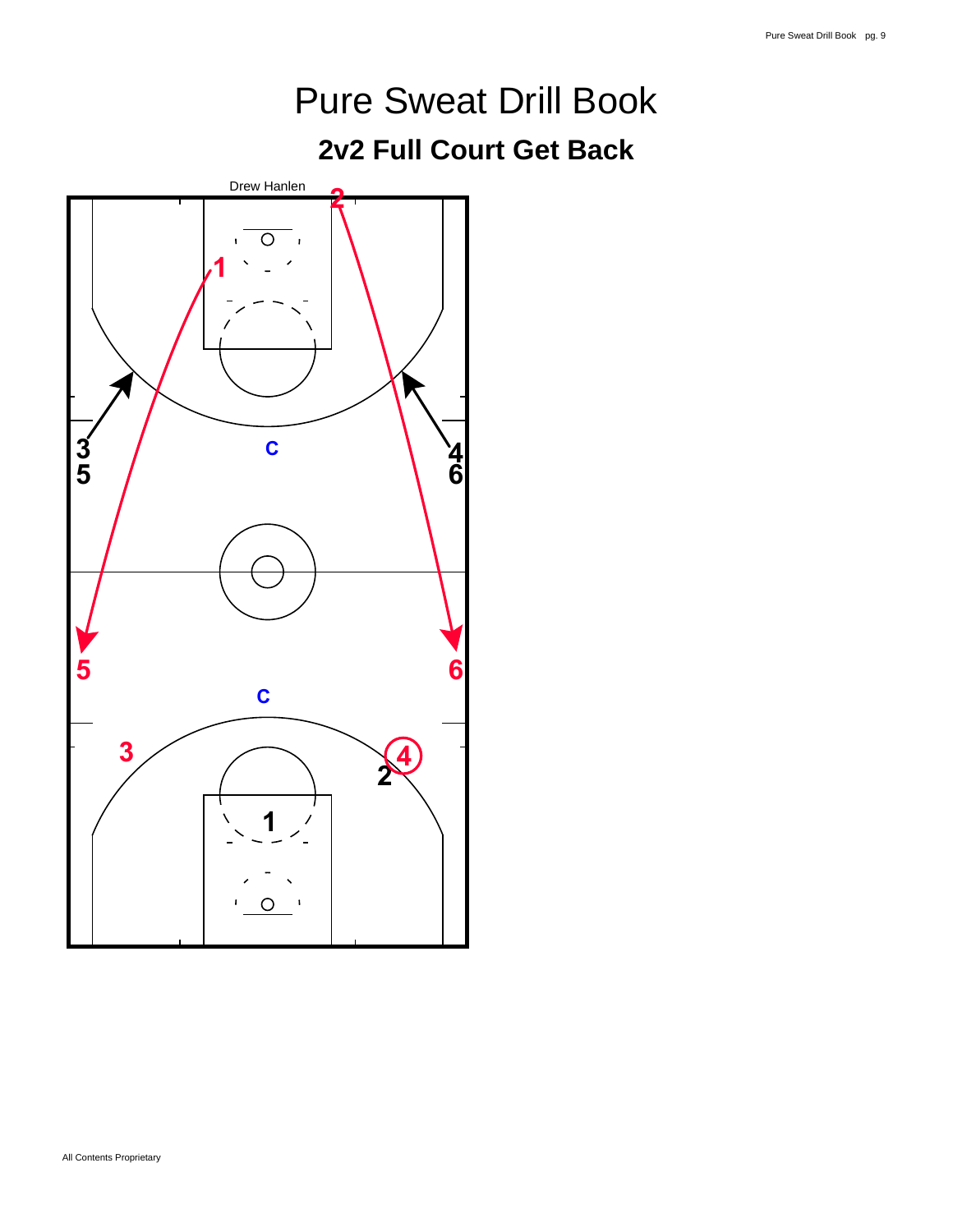### Pure Sweat Drill Book **Combination Screen Drill**



Step 1: Offensive post player on the wing (Player 4) will set a pindown for the offensive guard (Player 2), who will use the pindown and pop to the wing and receive a pass from the ball handler (Player 1).



Step 2: Offensive post player (Player 4) will then set a UCLA screen for the offensive player at the top of the key (Player 1). Defender guarding the player using the UCLA screen (x1) will jump to the ball then get through the UCLA screen, while the screeners defender (x4) will provide help if necessary.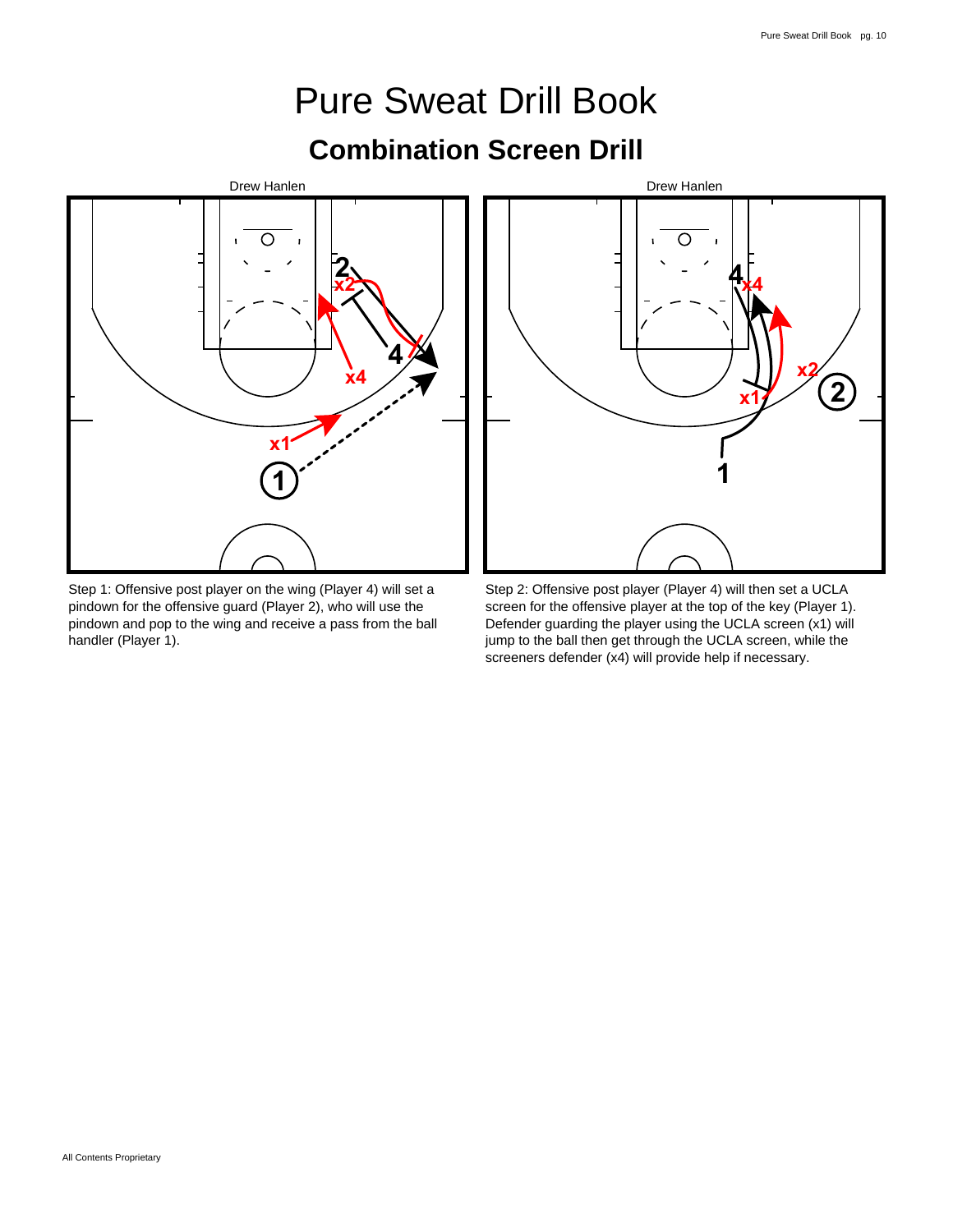### Pure Sweat Drill Book **Combination Screen Drill**



Step 3: After setting the UCLA screen, the screener (Player 4) will pop to the three-point line and receive a pass from the ball handler (Player 2). Offensive player on the block (Player 1) will immediately set a back screen for the offensive player on the wing that just made the pass (Player 2). Defender guarding the player using the UCLA screen (x2) will jump to the ball then get through the back screen, while the screeners defender (x1) will provide help if necessary.



Step 4: After setting the back screen, the screener (Player 1) will pop to the wing and receive a pass from the offensive post player (Player 4), who will then follow their pass and set an on-ball screen. Drill becomes live 3v3. Defenders should guard the ball screen using their teams defensive principles.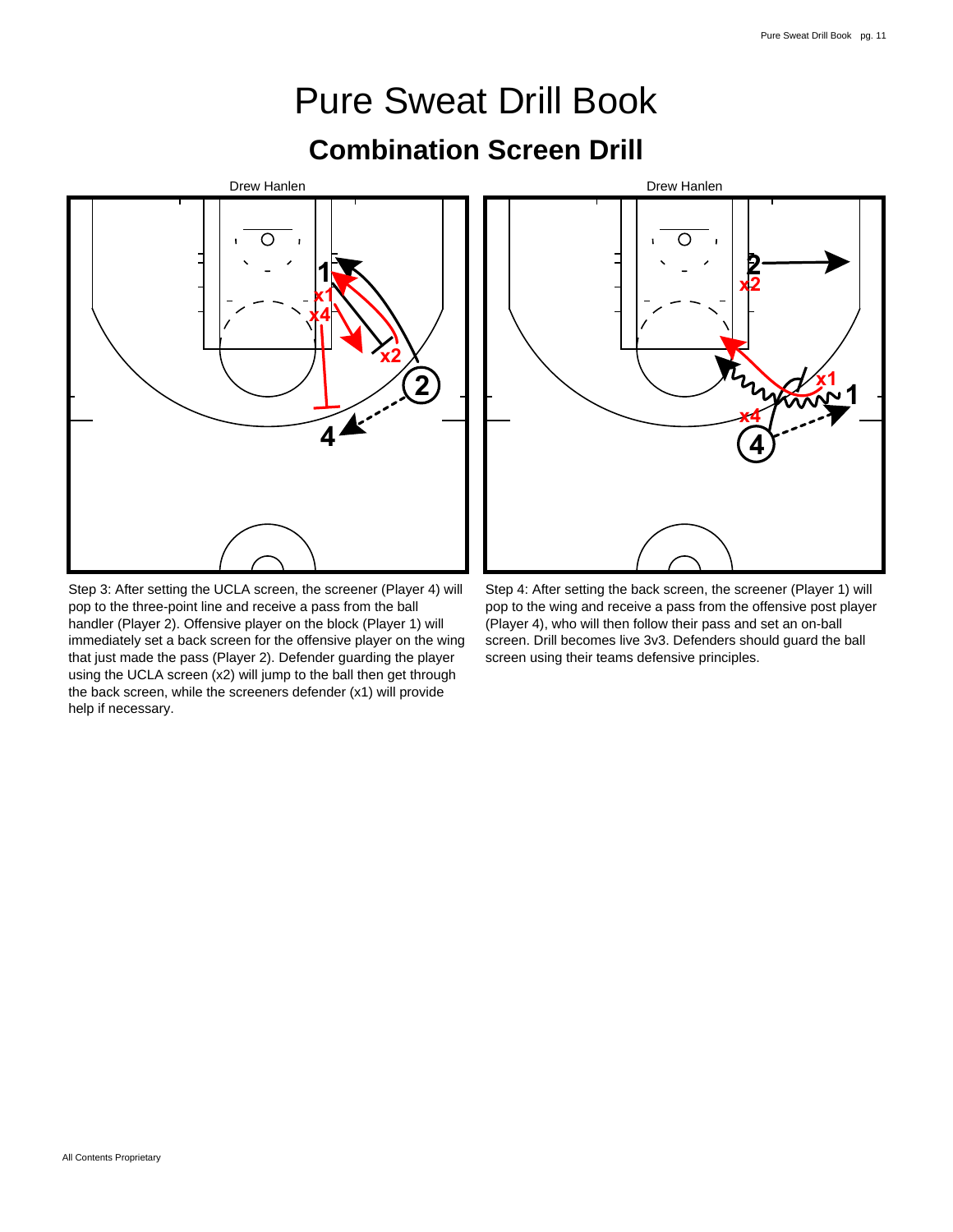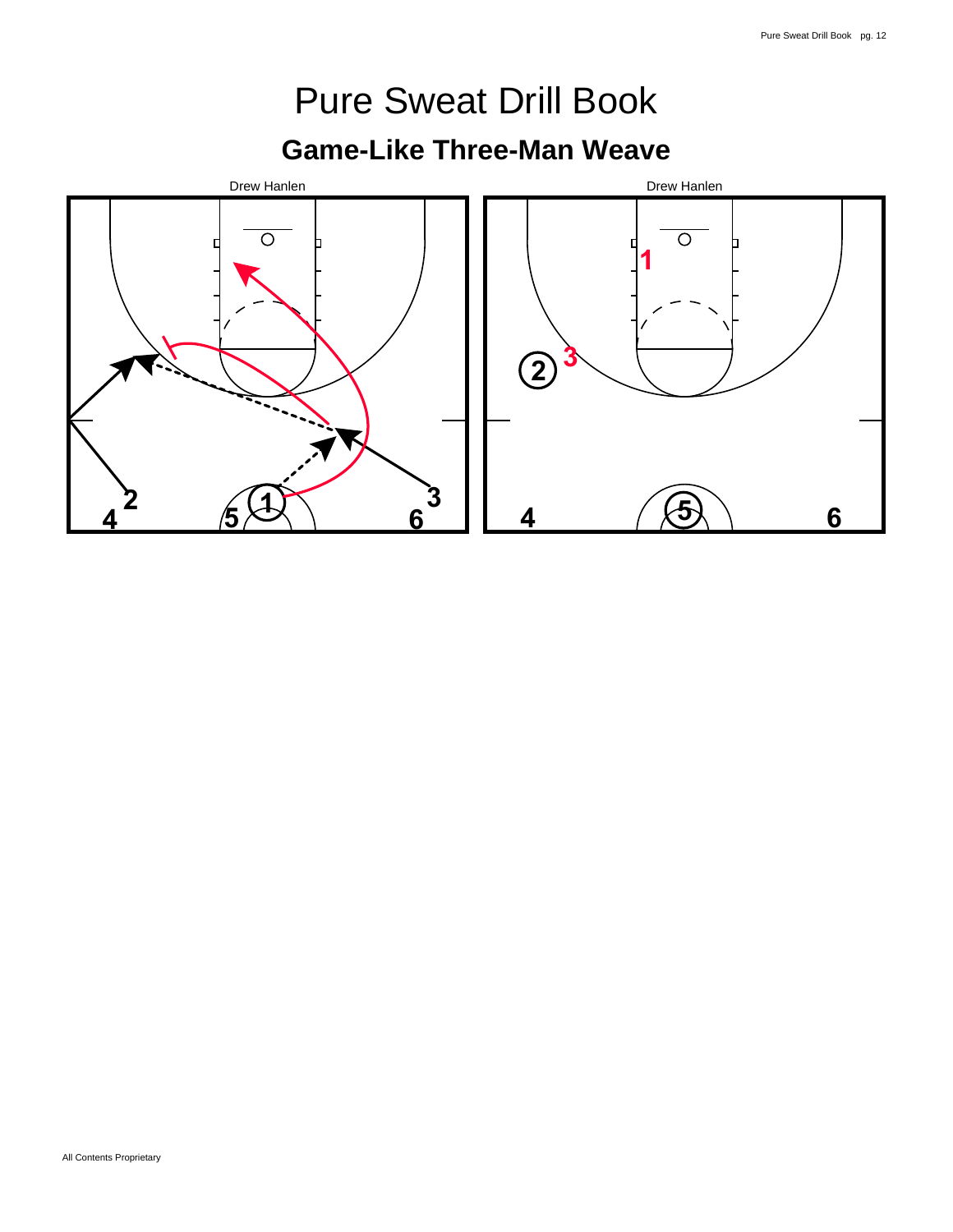### Pure Sweat Drill Book **Three-Man Weave into Weak-Side Rebound**

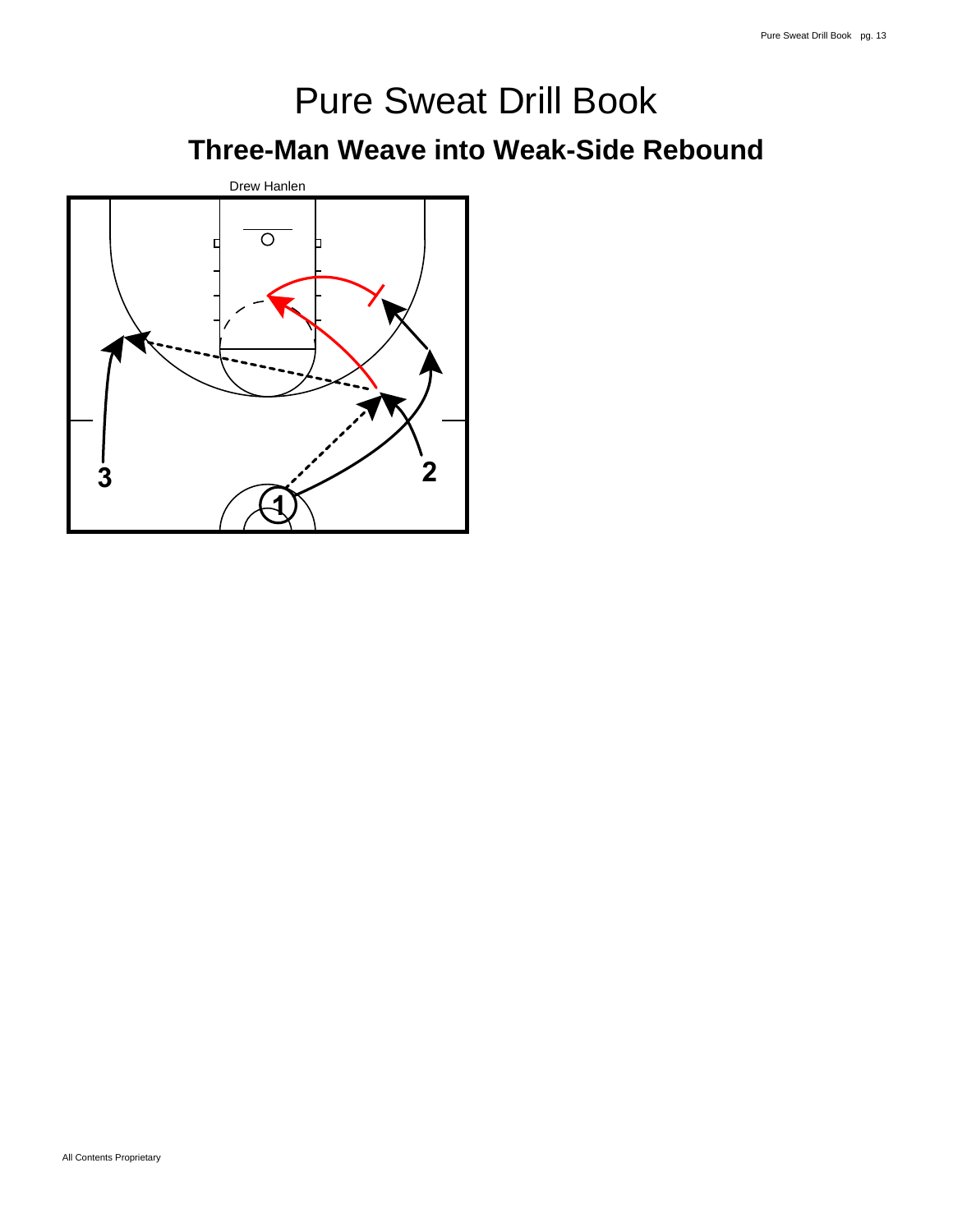## Pure Sweat Drill Book **Three-Man Weave into Weak-Side Rebound**



2 uses screen from 4 as X2 chases and 1 passes to 2 and dives to the rim.



<sup>2</sup> centers the ball with a dribble.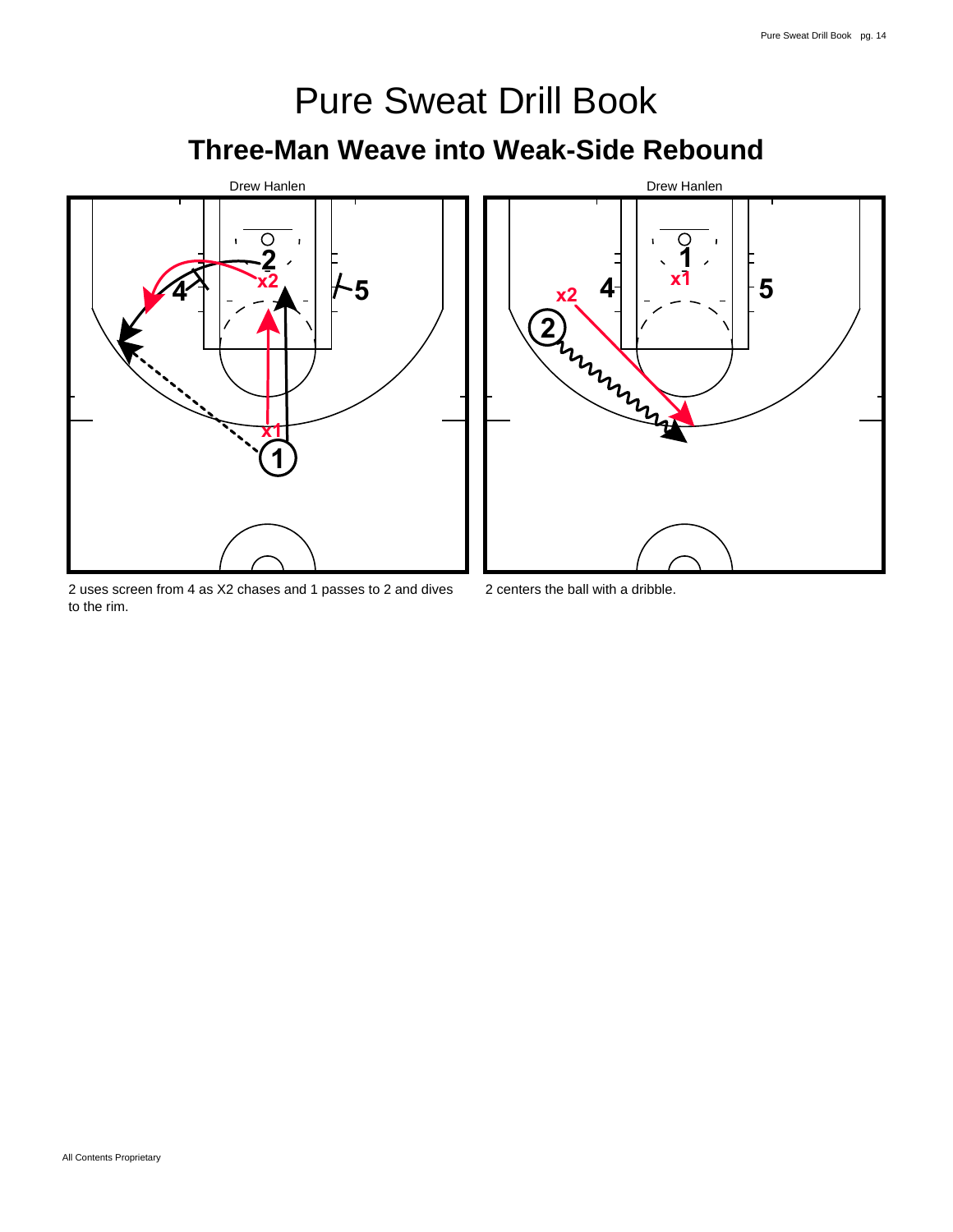#### **Get Open Drill**



1 uses a screen from 5. As X1 goes over top 1 fades to the corner.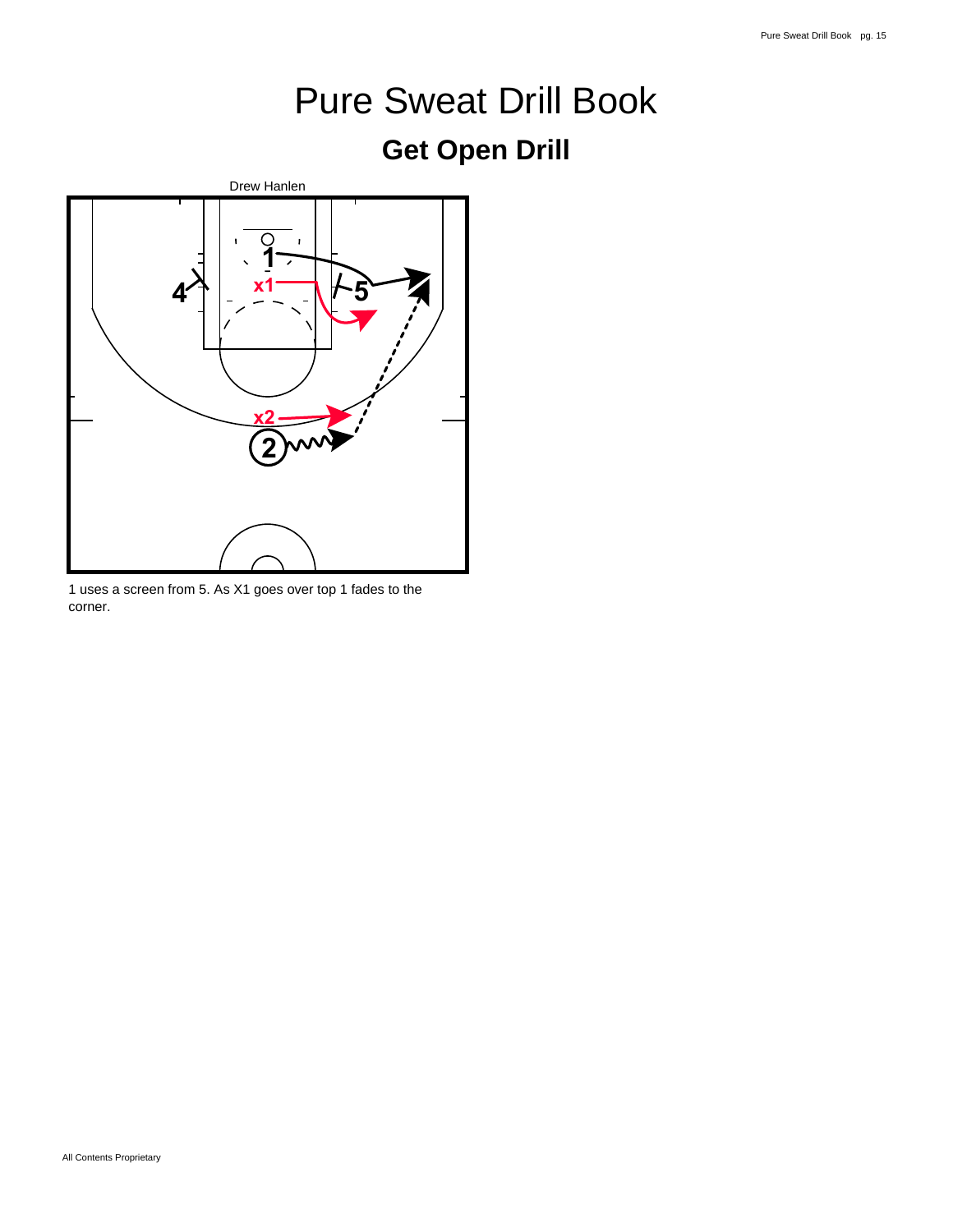#### **No Paint Drill**



OFFENSE - Attack the paint with drive and kick.

DEFENSE - No straight line drives. Good gap positioning.

Scoring - 1 point for offense to get 2 feet in the paint. 2 points for a drive in to the charge circle.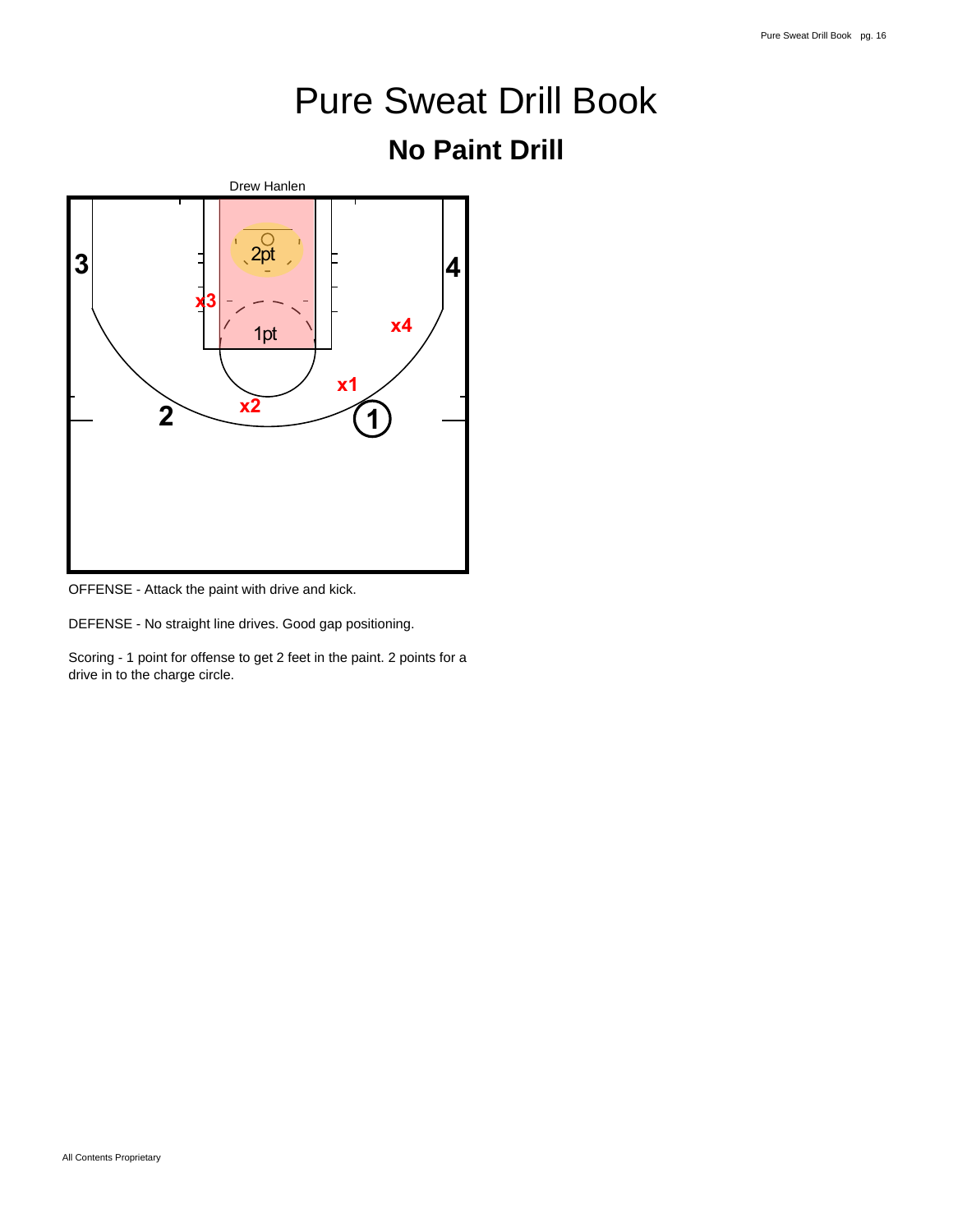### Pure Sweat Drill Book **Webster Groves Paint Game**



You need one ball. There will be no shots taken throughout the entire drill. Each player will keep track of their own score. Game is to 10 points. Player 1 passes the ball to Player 2 and then closes out under control. Player 2 tries to drive the ball and get two feet into the paint using two dribbles or less. If Player 1 does not allow Player 2 to get two feet in the paint, they get a point. If Player 2 successfully gets two feet in the paint, they get a point. Regardless who gets the point, Player 2 passes the ball to Player 3. As the ball is in the air to Player 3, Player 5 (who is under the basket, ready to close out) will close out on Player 3 to continue the drill.



Defense replaces the offensive player they just closed out on and guarded, while the offensive player rotates to the back of the line under the basket.